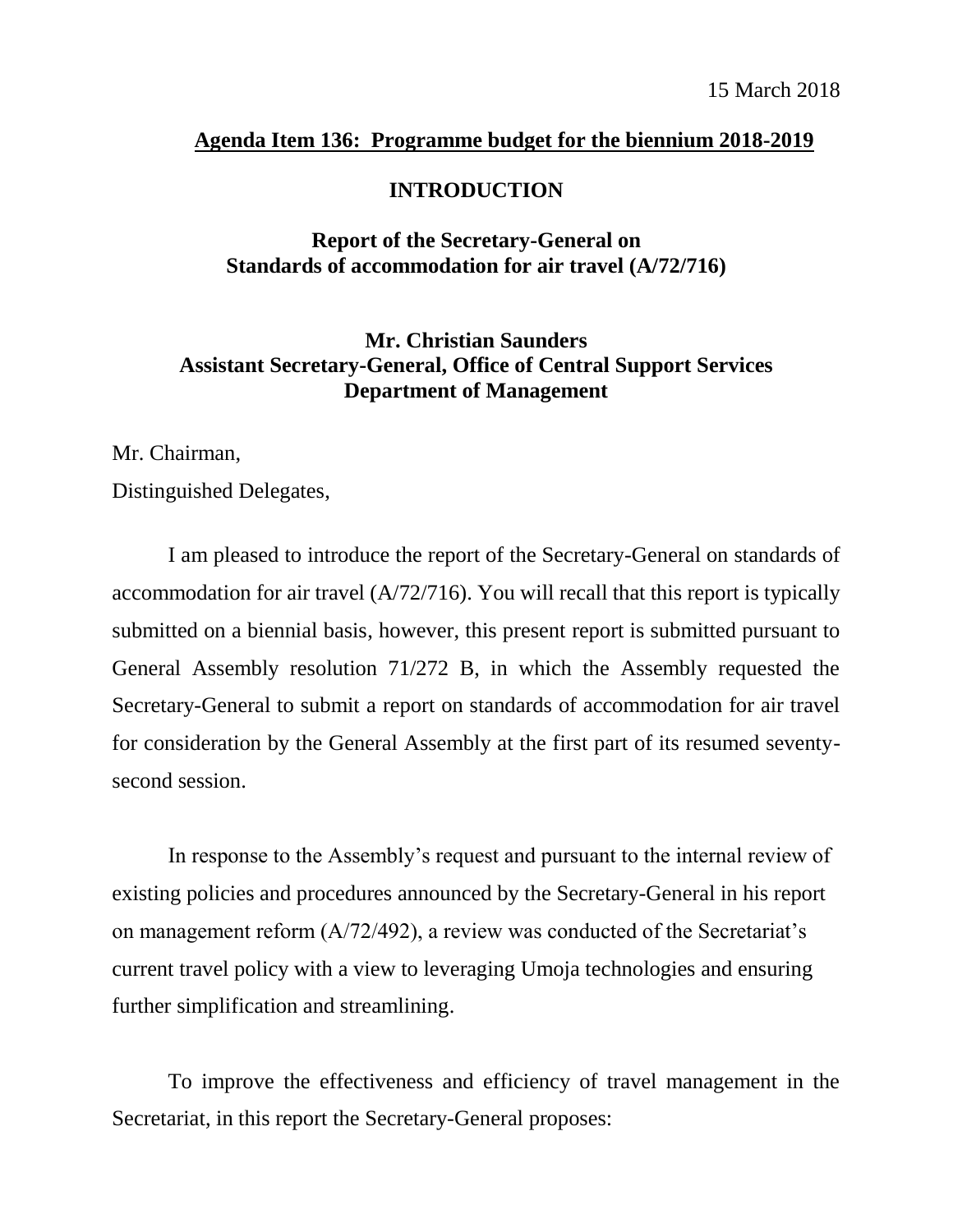- (a) a revised methodology for the determination of the standards of accommodation based on a single threshold, total travel time model, to enable the Secretariat to further streamline the travel administration process, thus paving the way for the Organization to more fully utilize the enabling nature of technology and benefit from its related efficiencies. A great deal of analysis and data modelling has been produced to support this proposal.
- (b) ending the interim measure for home leave lump sum travel to incentivise greater use of the cost-effective lump sum option, which has seen a decline in acceptance since the institution of the interim measure in 2013.
- (c) eliminating the policy for first class travel of Assistant Secretaries-General and Under-Secretaries-General when representing the Secretary-General.

In the previous report of the Secretary-General on standards of accommodation for air travel (A/71/741), the Secretary-General presented to the General Assembly updated information on air travel activities, as requested in Section IV, paragraph 10 of its resolution 69/274 A, and comprehensive information on the effects of the implementation of Umoja in travel administration. This report also included updated information, trends and analysis in all areas relating to air travel in the United Nations, as requested in Section IV, paragraph 14 of the same resolution.

The provision of comprehensive information was made possible by, and based on, data from the Umoja travel module, extracted through the business intelligence module reflecting the travel types/categories as defined in Umoja. For the current report, an interim update is presented for the period from July 2016 to June 2017.